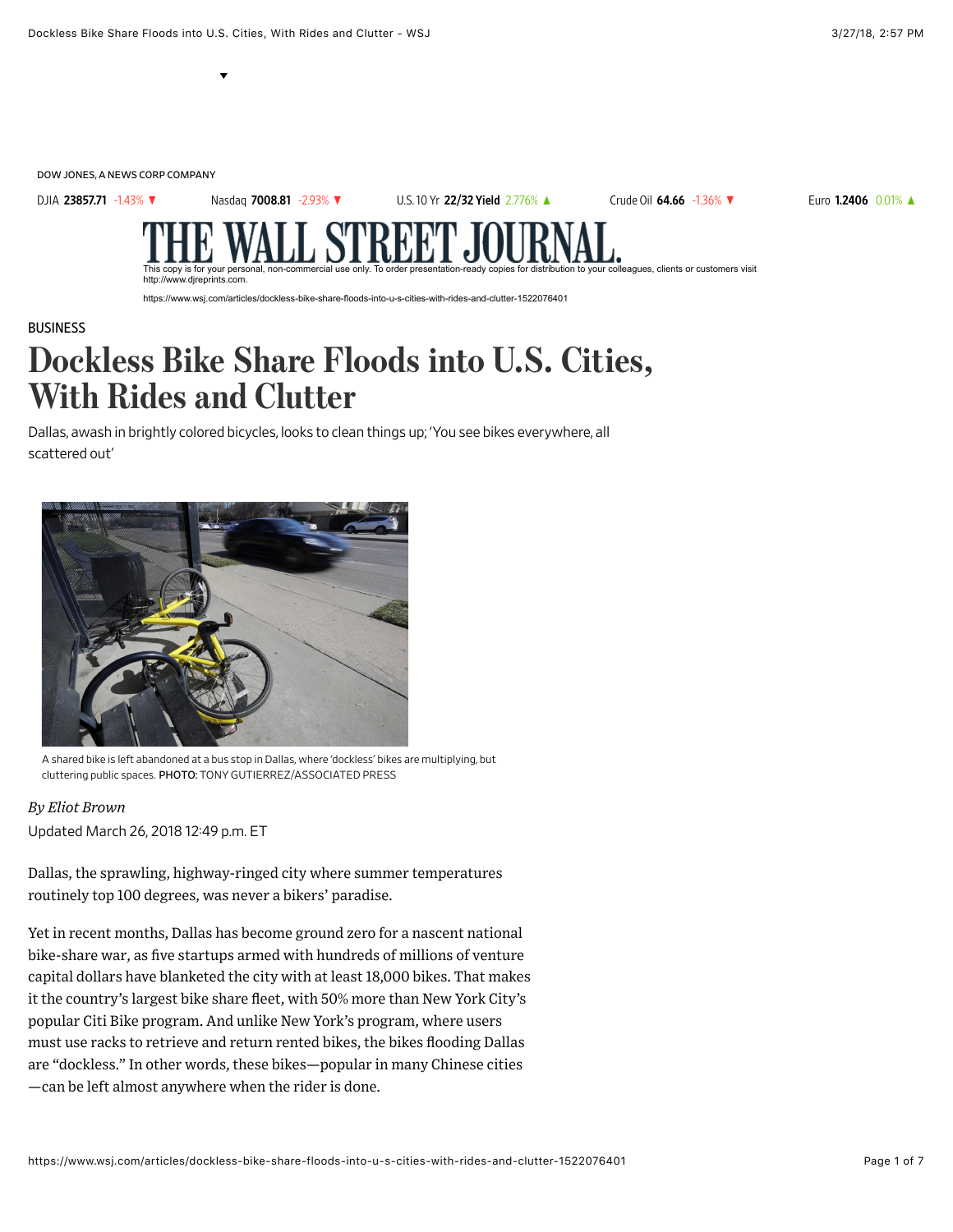The result has thrilled transit and bike advocates while upsetting some residents. The ubiquitous, brightly colored bikes have been credited with replacing car trips and improving commutes for many who use them to get [to public transit. But they also are viewed as an aesthetic mess, being](https://www.wsj.com/articles/braking-bad-thieves-and-pranksters-lay-waste-to-chinas-share-bikes-1491230284) abandoned on sidewalks or yards. They are sometimes left hanging in trees or are sunk in creeks and waterways. City officials are scrambling to write regulations. "You drive down a street, you see bikes everywhere, all scattered out," said Dallas City Council member Tennell Atkins. "We've got to think it through. It's a mess."

Other U.S. cities are having a similar experience, if on a smaller scale. The startups, which include [China's two leading bike-share companies](https://www.wsj.com/articles/chinese-startups-saddle-up-for-bike-sharing-battle-1477392508), are in the early stages of a plan to blanket U.S. cities with hundreds of thousands of dockless bikes in the coming year.

Typically acting with cooperation and encouragement from city governments, companies seed a city with bikes placed on sidewalks, by bus stops and throughout downtowns. Users pay \$1 per half-hour or hour for a bike they locate and unlock with an app on their smartphones, eliminating the need for a bike rack.

LimeBike, a Silicon Valley-based company backed by \$132 million from venture capitalists like Andreessen Horowitz LP and Fifth Wall Ventures, plans to distribute at least 50,000 bikes by year-end, more than double what it has on streets today in 50 cities and college campuses like Bay Area suburbs and South Bend, Ind. Ofo, [the Beijing-based giant](https://www.wsj.com/articles/chinas-bike-sharing-startups-are-coming-to-u-s-cities-1490287361) backed by Alibaba Group Holding Ltd., hopes to have an additional 300,000 bikes on the ground in U.S. cities and towns by the end of the year, on top of the 30,000 it already has in places like San Diego and Seattle, said Chris Taylor, who runs the company's domestic operations.



The dockless bike-sharing model has gained popularity in China in recent years. PHOTO: JASON LEE/REUTERS

"We're excited about the U.S. as an opportunity," he said.

Others, including China-based operator Mobike and U.S.-based Spin, are also rapidly branching out, while docked bike-share companies like Motivate Co. are considering expansion into the sector. Ofo and the other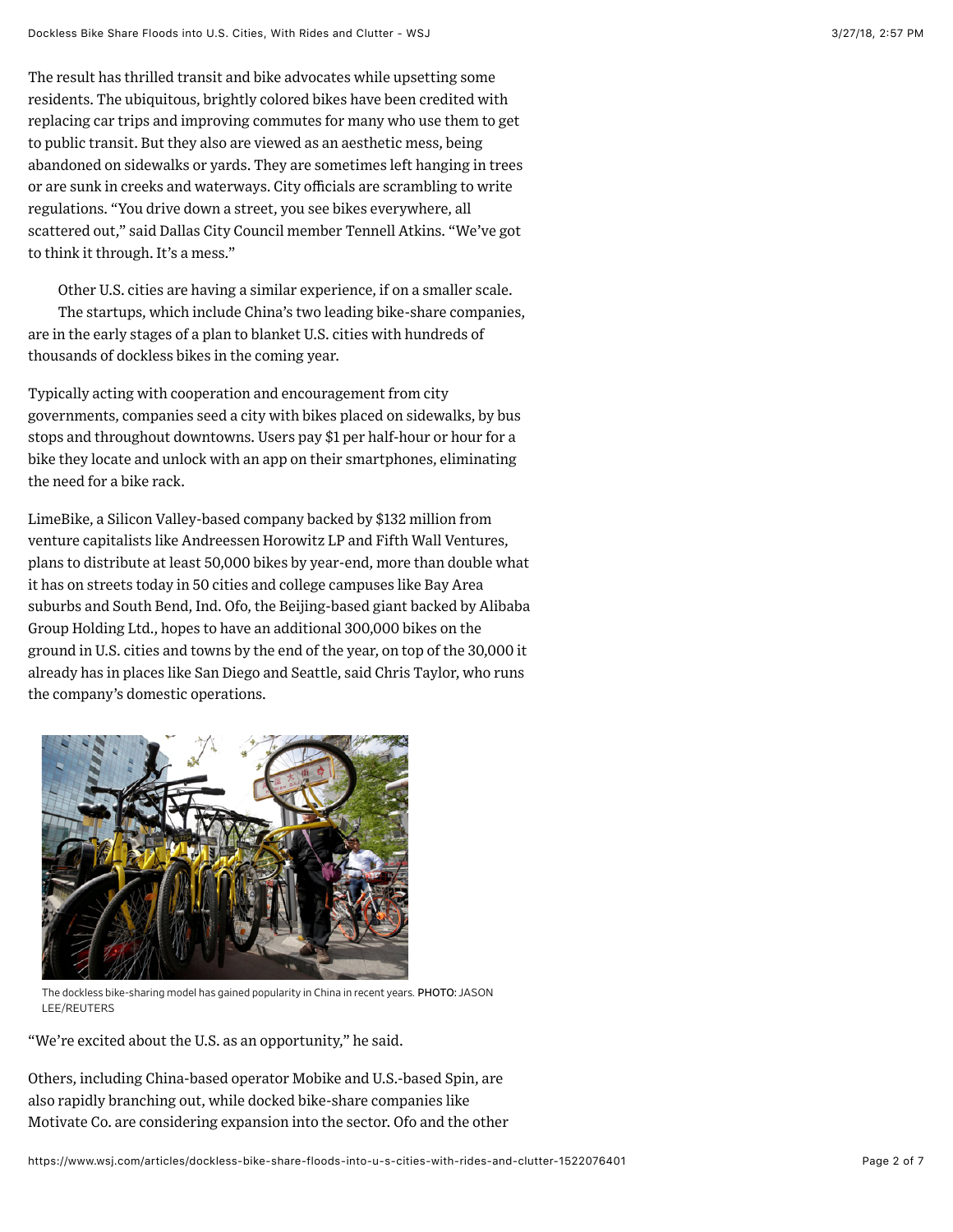companies said they work with cities to address complaints by moving bikes when asked.

For the startups, the desire to move fast comes from the experience in China, where the dockless business has exploded in popularity in recent years. Warring companies have collectively raised billions of dollars to battle one another, sometimes clogging China's streets with hundreds of thousands of bikes. Prices are often cheap and upkeep can fall behind, as illustrated by the photos of giant piles of broken bikes that have come to symbolize the trend. Supporters note that the bikes are widely used by millions a day, reducing car traffic.

Importing the model to the U.S. faces numerous obstacles.

For one, many of the country's densest cities already have exclusive longterm contracts with traditional bike-share services that use docks; such programs are now in effect in well over 150 cities, up from just six in 2010, according to Russell Meddin, who curates Bike-sharing World Map, a website that tracks such programs. These programs—typically subsidized by taxpayers—are generally resistant to allowing competitors in, and some are trying to parlay their deals with cities to run dockless programs too, city officials and company executives say. Behind-the-scenes fights have been taking place in New York and San Francisco, both of which are only allowing small dockless pilot programs.

That is why the land grab for dockless bike-share companies is playing out largely in low-density cities like Dallas, as well as suburbs and college towns. Cars tend to dominate in these places, and the economics are less compelling than dense cities.

## Take It or Leave It

Dockless bikeshare programs are sprouting across the  $\mu_{\mathbf{S}_{\text{RCH}}}$ 

| COMPANY |                        |              |
|---------|------------------------|--------------|
| ╰       | <b>CITY</b>            | <b>STATE</b> |
| Spin    | Seattle                | Washington   |
| Spin    | Los Angeles            | California   |
| Spin    | Dallas                 | Texas        |
| Spin    | San Diego              | California   |
| Spin    | Little Rock            | Arkansas     |
| Spin    | South San<br>Francisco | California   |
| Spin    | Miami Lakes            | Florida      |
| Spin    | Doral                  | Florida      |
|         |                        |              |

Among the recipients of bikeshare in the past year: Worcester, Mass., Scottsdale, Ariz., Alameda, Calif., and a set of small cities outside of Los Angeles.

Many cities have capped the number of bikes allowed, which limits aesthetic complaints but makes it harder for the companies to hit their ambitious expansion goals. Venture capital investors and bike-share companies say each bike needs more than two or three rides a day to make economic sense.

Spin Miami Springs Florida

https://www.wsj.com/articles/dockless-bike-share-floods-into-u-s-cities-with-rides-and-clutter-1522076401 Page 3 of 7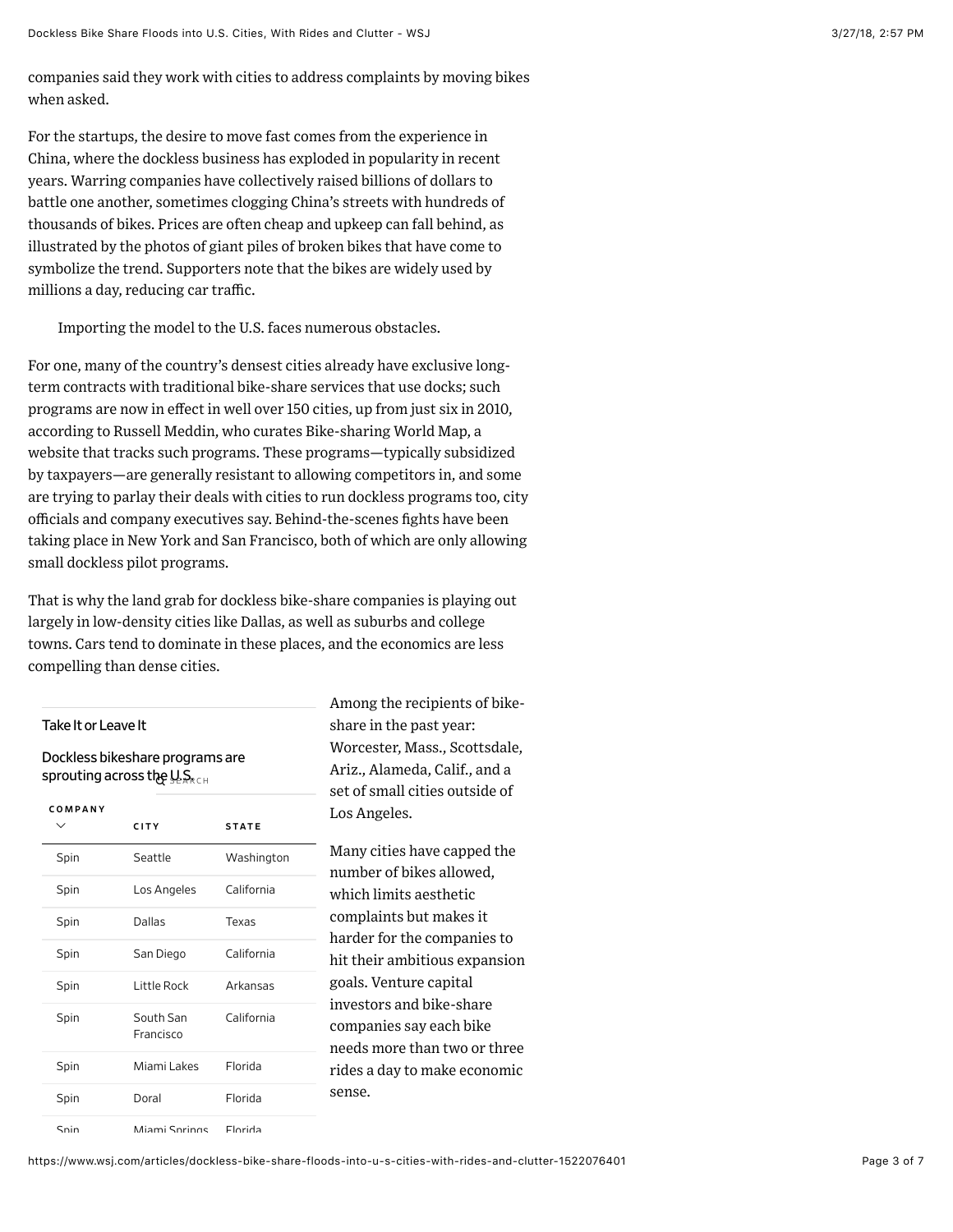| ، ،، م | .                                          | $\cdots$       |
|--------|--------------------------------------------|----------------|
| Spin   | Scottsdale                                 | Arizona        |
| Spin   | Tempe                                      | Arizona        |
| Spin   | Aurora                                     | Colorado       |
| Spin   | Washington                                 | DC             |
| Spin   | Silver Spring                              | Maryland       |
| Spin   | Towson                                     | Maryland       |
| Spin   | Salisbury                                  | Maryland       |
| Spin   | Charlotte                                  | North Carolina |
| Spin   | Durham                                     | North Carolina |
| Spin   | University of<br>California, San<br>Diego  | California     |
| Spin   | Duke<br>University                         | North Carolina |
| Spin   | Rochester<br>Institute of<br>Technology    | New York       |
| Spin   | Furman<br>University                       | South Carolina |
| Spin   | University of<br>Washington                | Washington     |
| Spin   | Towson<br>University                       | Maryland       |
| Spin   | Goucher<br>College                         | Maryland       |
| Spin   | Southwestern<br>Adventist                  | Texas          |
| Spin   | St. Edwards<br>University                  | Texas          |
| Spin   | Salisbury<br>University                    | Maryland       |
| Spin   | University of<br>Arkansas                  | Arkansas       |
| Spin   | Antelope<br>Valley College                 | California     |
| Spin   | Brookhaven<br>College                      | Texas          |
| Spin   | California<br><b>Baptist</b><br>University | California     |
| Spin   | Calvin College                             | Michigan       |

ne early signs aren't ouraging. In Alameda—a suburb across the bay m San Francisco—usage in first four months has rered around 0.9 rides per e per day for the city's 300 es, according to the local cials. Dallas estimates each ts bikes gets an average of s than one ride a day. e bike share companies

n't deterred. As the nber of bikes rise and pple adapt to them, usage l rise, said Caen Contee, a e president at LimeBike.

anwhile, LimeBike and er companies are already erimenting with new dels. Social Bicycles Inc. a pilot program in San Francisco that uses bikes propelled by small electric tors. Users have to lock m to street poles or racks, ove meant to avoid clutter.

other company, Bird, tributed electric scooters und Santa Monica, Calif., i similar model to the kless bikes. It just raised 0 million and hopes to and to 50 markets this  $\mathbf{r}$ .

er the weekend, a new front ened in the transportation tle: Dozens of Bird and neBike scooters appeared the streets of San ncisco.

ite to Eliot Brown at ot.brown@wsj.com

*Appeared in the March 27,*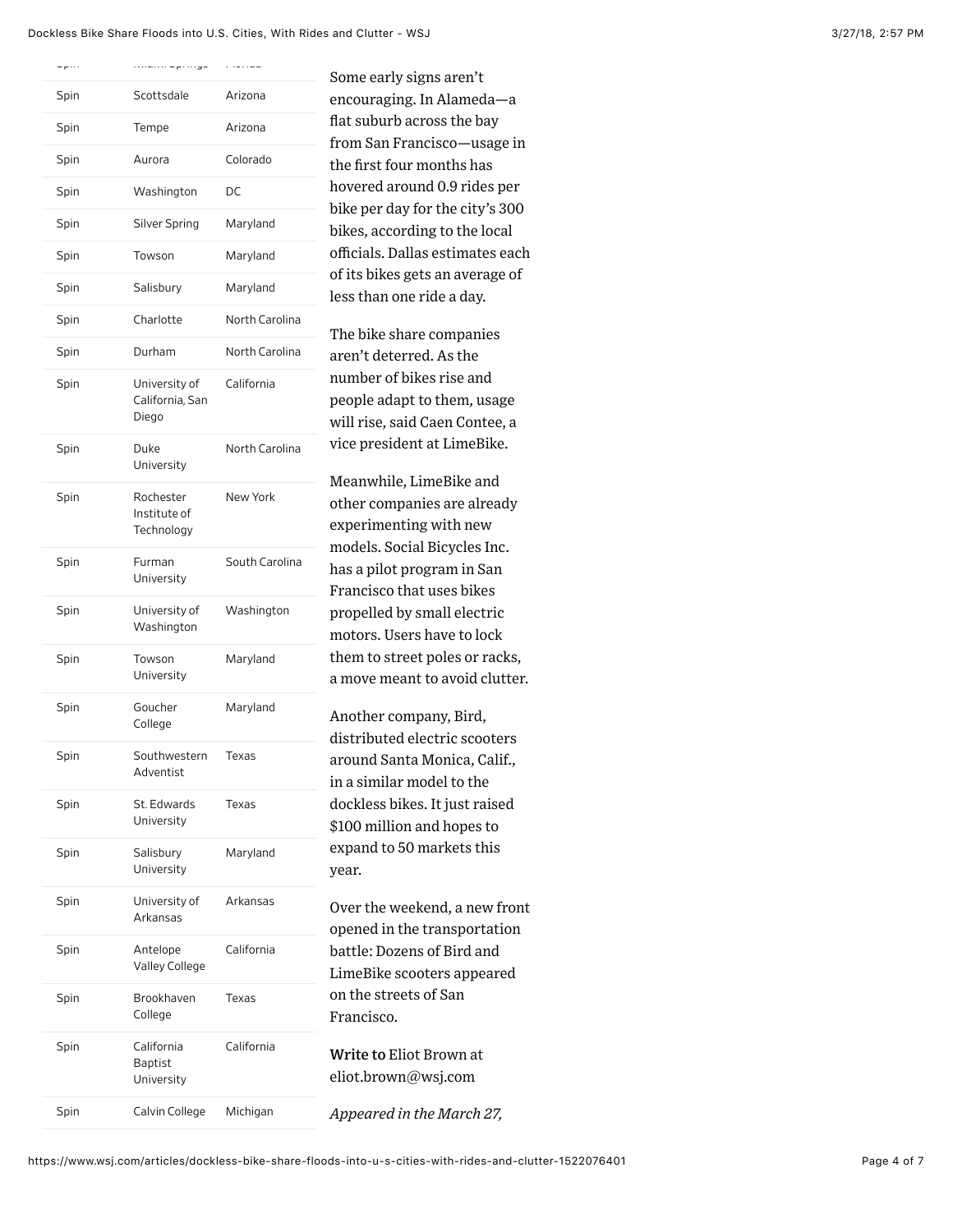| Spin | Indiana State<br>University                         | Indiana      | 2018, print edition as 'It's the<br>Wild West for Bike Sharing.' |
|------|-----------------------------------------------------|--------------|------------------------------------------------------------------|
| Spin | La Salle<br>University                              | Pennsylvania |                                                                  |
| Spin | Mississippi<br>College                              | Mississippi  |                                                                  |
| Spin | Mountain<br>View College                            | Texas        |                                                                  |
| Spin | North Lake<br>College                               | Texas        |                                                                  |
| Spin | Richland<br>College                                 | Texas        |                                                                  |
| Spin | Southern Utah<br>University                         | Utah         |                                                                  |
| Spin | Texas<br>Woman's<br>University                      | Texas        |                                                                  |
| Spin | University of<br>La Verne                           | California   |                                                                  |
| Spin | University of<br>North Texas                        | Texas        |                                                                  |
| Spin | University of<br>Wisconsin-<br><b>Stevens Point</b> | Wisconsin    |                                                                  |
| Spin | Utah State<br>University                            | Utah         |                                                                  |
| Spin | Wesleyan<br>University                              | Connecticut  |                                                                  |
| Spin | Western<br>Oregon<br>University                     | Oregon       |                                                                  |
| Spin | Wichita State                                       | Wichita      |                                                                  |
| Ofo  | San Diego                                           | California   |                                                                  |
| Ofo  | Bellflower                                          | California   |                                                                  |
| Ofo  | Griffith Park                                       | California   |                                                                  |
| Ofo  | Pico Rivera                                         | California   |                                                                  |
| Ofo  | Scottsdale                                          | Arizona      |                                                                  |
| Ofo  | Tempe                                               | Arizona      |                                                                  |
| Ofo  | Mesa                                                | Arizona      |                                                                  |
| Ofo  | Seattle                                             | Washington   |                                                                  |
| Ofo  | Dallas                                              | Texas        |                                                                  |
| Ofo  | Plano                                               | Texas        |                                                                  |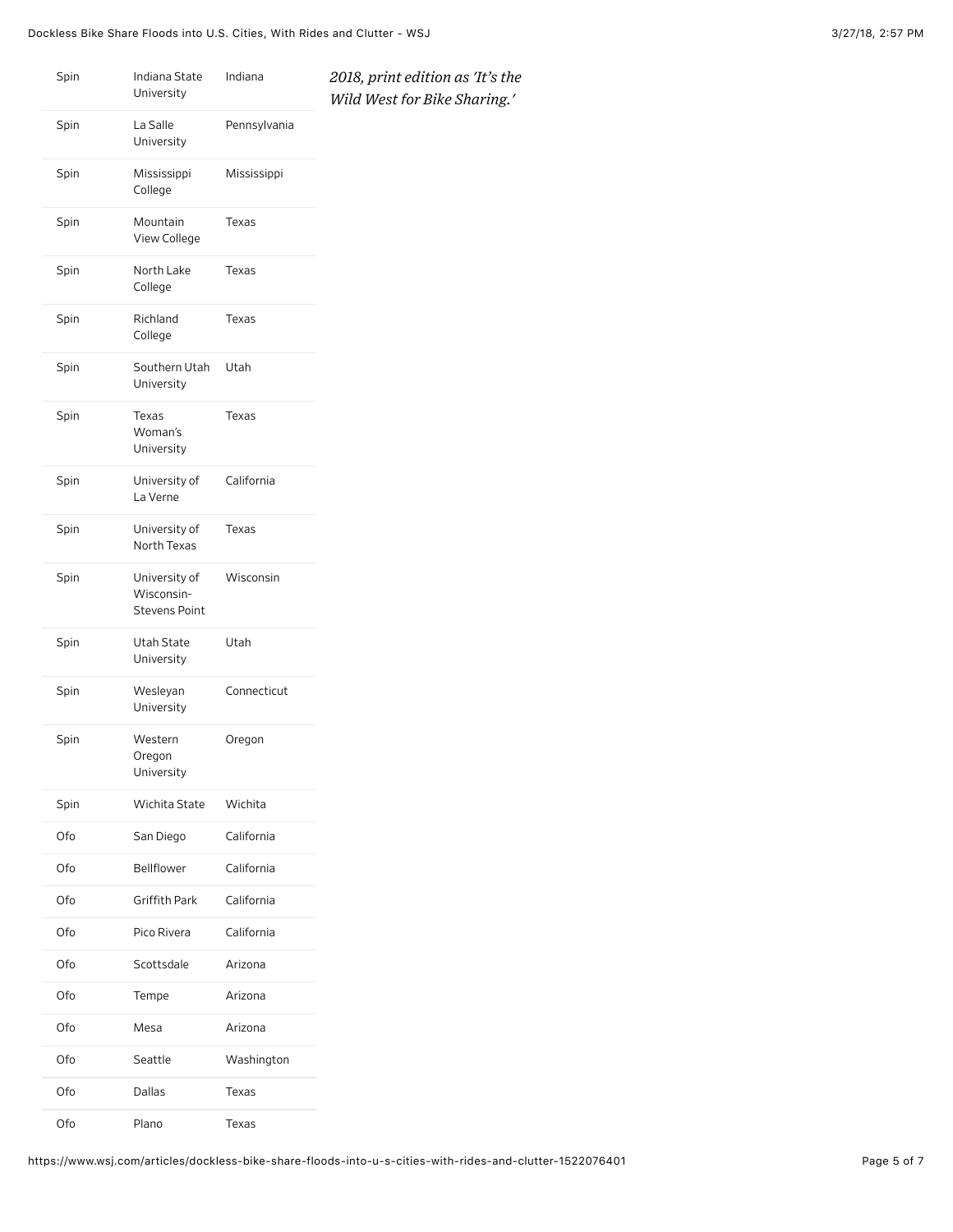| Ofo             | Arlington              | Texas          |
|-----------------|------------------------|----------------|
| Ofo             | Aurora,<br>Centennial  | Colorado       |
| Ofo             | Greenwood<br>Village   | Colorado       |
| Ofo             | Lone Tree              | Colorado       |
| Ofo             | Washington             | DC             |
| Ofo             | Silver Spring          | Maryland       |
| Ofo             | Takoma Park            | Maryland       |
| Ofo             | Durham                 | North Carolina |
| Ofo             | Charlotte              | North Carolina |
| Ofo             | South Miami            | Florida        |
| Ofo             | Malden                 | Massachusetts  |
| Ofo             | Revere                 | Massachusetts  |
| Ofo             | Chelsea                | Massachusetts  |
| Ofo             | Worcester              | Massachusetts  |
| Mobike          | San Diego              | California     |
| Mobike          | Washington             | DC             |
| Mobike          | Charlotte              | North Carolina |
| Mobike          | Dallas                 | Texas          |
| Mobike          | Woodlands              | Texas          |
| LimeBike        | Key Biscayne           | Florida        |
| LimeBike        | South Bend             | Indiana        |
| LimeBike        | South Lake<br>Tahoe    | California     |
| LimeBike        | Seattle                | Washington     |
| LimeBike        | Dallas                 | Texas          |
| LimeBike        | Greensboro             | North Carolina |
| LimeBike        | South San<br>Francisco | California     |
| LimeBike        | Imperial Beach         | California     |
| LimeBike        | Washington             | DC             |
| LimeBike        | Alameda                | California     |
| <b>LimeBike</b> | Aurora                 | Colorado       |
| LimeBike        | Miami Shores           | Florida        |